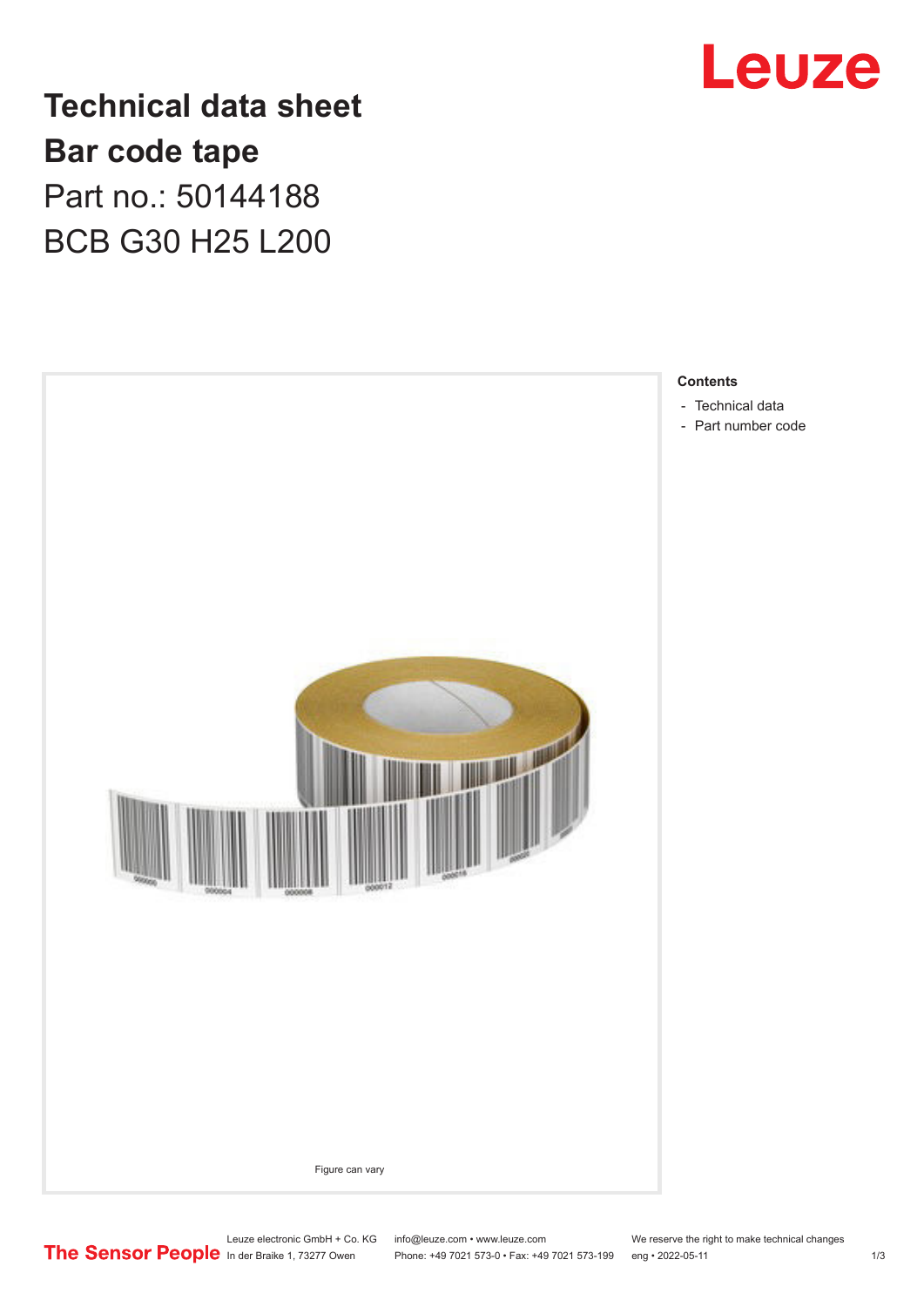**Dimension (H x L)** 25 mm x 200,000 mm

**Mechanical properties** Moisture resistant

Adhesive **Adhesive** Acrylate adhesive **Strength of adhesive** 0.1 mm **Manufacturing process** Filmsetting

**Grid dimension** 30 mm

**Chemical resistance (at 23 °C over 24** 

**Curing** 72 h

# <span id="page-1-0"></span>**Technical data**

# Leuze

#### **Basic data**

**Mechanical data**

**BPS 300i series bar code positioning** system

Partly chemical resistant Scratch resistant UV resistant Wipe resistant

Diesel oil Heptane Transformer oil White spirit

#### **Classification**

| <b>Customs tariff number</b> | 39269097 |
|------------------------------|----------|
| <b>ECLASS 5.1.4</b>          | 27280190 |
| <b>ECLASS 8.0</b>            | 27280190 |
| <b>ECLASS 9.0</b>            | 27280192 |
| ECLASS 10.0                  | 27280192 |
| <b>ECLASS 11.0</b>           | 27280192 |
| <b>ECLASS 12.0</b>           | 27280192 |
| <b>ETIM 5.0</b>              | EC002498 |
| <b>ETIM 6.0</b>              | EC003015 |
| <b>ETIM 7.0</b>              | EC003015 |

#### **Environmental data**

**h)**

| Ambient temperature, operation          | $-40$ 120 °C               |
|-----------------------------------------|----------------------------|
| <b>Processing temperature</b>           | 045 °C                     |
| Recommended processing tempera-<br>ture | 10 $25 °C$                 |
| <b>Resistance</b>                       | Humidity                   |
|                                         | Salt spray fog (150 h/5 %) |
|                                         | UV light                   |
| <b>Temperature resistance</b>           | $-40$ 120 °C               |
| <b>Property of base</b>                 | Clean                      |
|                                         | Dry                        |
|                                         | Free of grease             |
|                                         | Smooth                     |

### **Part number code**

#### Part designation: **BCB AAA BBB CCCC DDDD E**

| <b>BCB</b>  | Bar code tape                                                                                                                                                                                                                                                                                                     |
|-------------|-------------------------------------------------------------------------------------------------------------------------------------------------------------------------------------------------------------------------------------------------------------------------------------------------------------------|
| <b>BCB</b>  | <b>Series</b><br>BCB: Bar code tape                                                                                                                                                                                                                                                                               |
| <b>AAA</b>  | Grid / grid dimension<br>G30: 30 mm<br>G40: 40 mm                                                                                                                                                                                                                                                                 |
| <b>BBB</b>  | Tape height / special height<br>H25: height 25 mm<br>H47: height 47 mm<br>SH1: special height, individually between 20 - 32 mm<br>SH2: special height, individually between 33 - 47 mm<br>SH3: special height, individually between 48 - 70 mm<br>SH4: special height, individually between 71 - 140 mm           |
| <b>CCCC</b> | Tape length / special length<br>Lxxx: tape length in mm<br>SL: Special length                                                                                                                                                                                                                                     |
| <b>DDDD</b> | <b>Options</b><br>TWIN: two identical printed tapes<br>MVS: Measurement Value Switch (color red)<br>MV0: Measurement Value Zero (color yellow)<br>ML: Marker label<br>RW: Reverse Winding (changed winding direction, the smallest position value is inside on the wrapping core)<br>RK: Repair Kit (repair tape) |